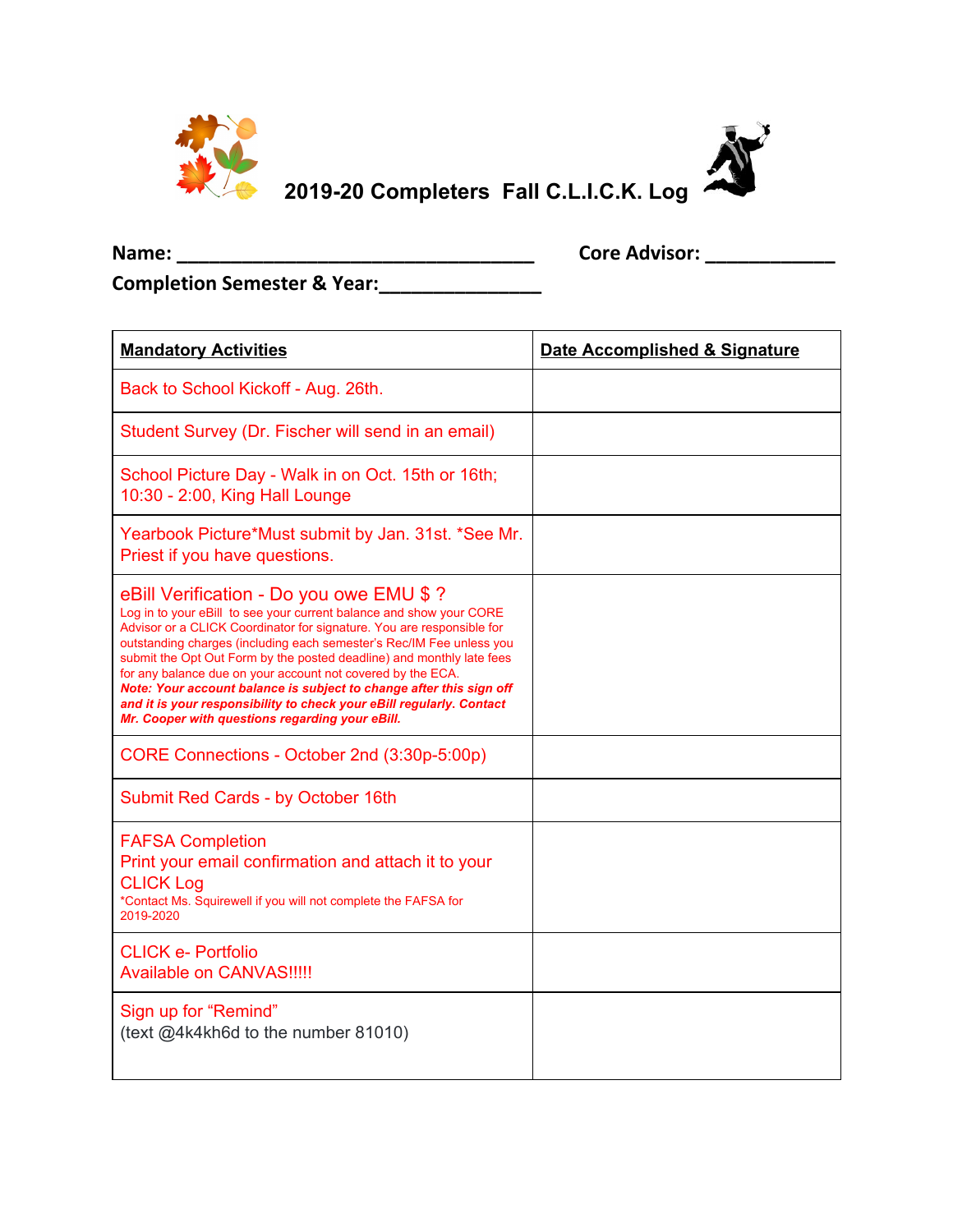## **Submit this completed FALL log to the Main Office by Friday, Dec. 6, 2019**

| <b>Educational Planning Activities</b><br>Pick 3                                                                        | Date<br><b>Accomplished</b> | <b>Authorized Signature</b> |
|-------------------------------------------------------------------------------------------------------------------------|-----------------------------|-----------------------------|
| Meet with major-area department advisor(s)                                                                              |                             |                             |
| Meet with EMU Academic Career Development Center<br>for college/career planning - McKenny Hall (Strongly<br>Encouraged) |                             |                             |
| Attend campus event on<br>♦ majors-of-interest,<br>career exploration<br>relevant topic*                                |                             |                             |
| Update EDP/Schedule for Winter Term                                                                                     |                             |                             |
| Attend Financial Aid/FAFSA Night, 10/2/19 5:30-7:30<br><b>Halle</b>                                                     |                             |                             |
| Attend College Admissions information session (check<br>weekly listserve for participating schools and dates)           |                             |                             |
| <b>Completers Only: Apply to colleges</b><br>See Ms. Squirewell or Mr. Cooper for signature                             |                             |                             |

| <b>Parent Involvement/Participation</b><br>Choose at least 1<br>The following is a guideline for the anticipated level of<br>commitment per family:<br>3 hours of volunteering/semester<br>3 ECA Pi meetings/semester<br>\$25 in cash or donations/semester | Date(s)<br><b>Accomplished</b><br>w/ cumulative<br>hours | <b>Authorized Signature</b> |
|-------------------------------------------------------------------------------------------------------------------------------------------------------------------------------------------------------------------------------------------------------------|----------------------------------------------------------|-----------------------------|
| 3)<br>3 ECA Pi Meeting - Dates: 1)<br>2)                                                                                                                                                                                                                    |                                                          |                             |
| Pizza Thursday - Volunteer                                                                                                                                                                                                                                  |                                                          |                             |